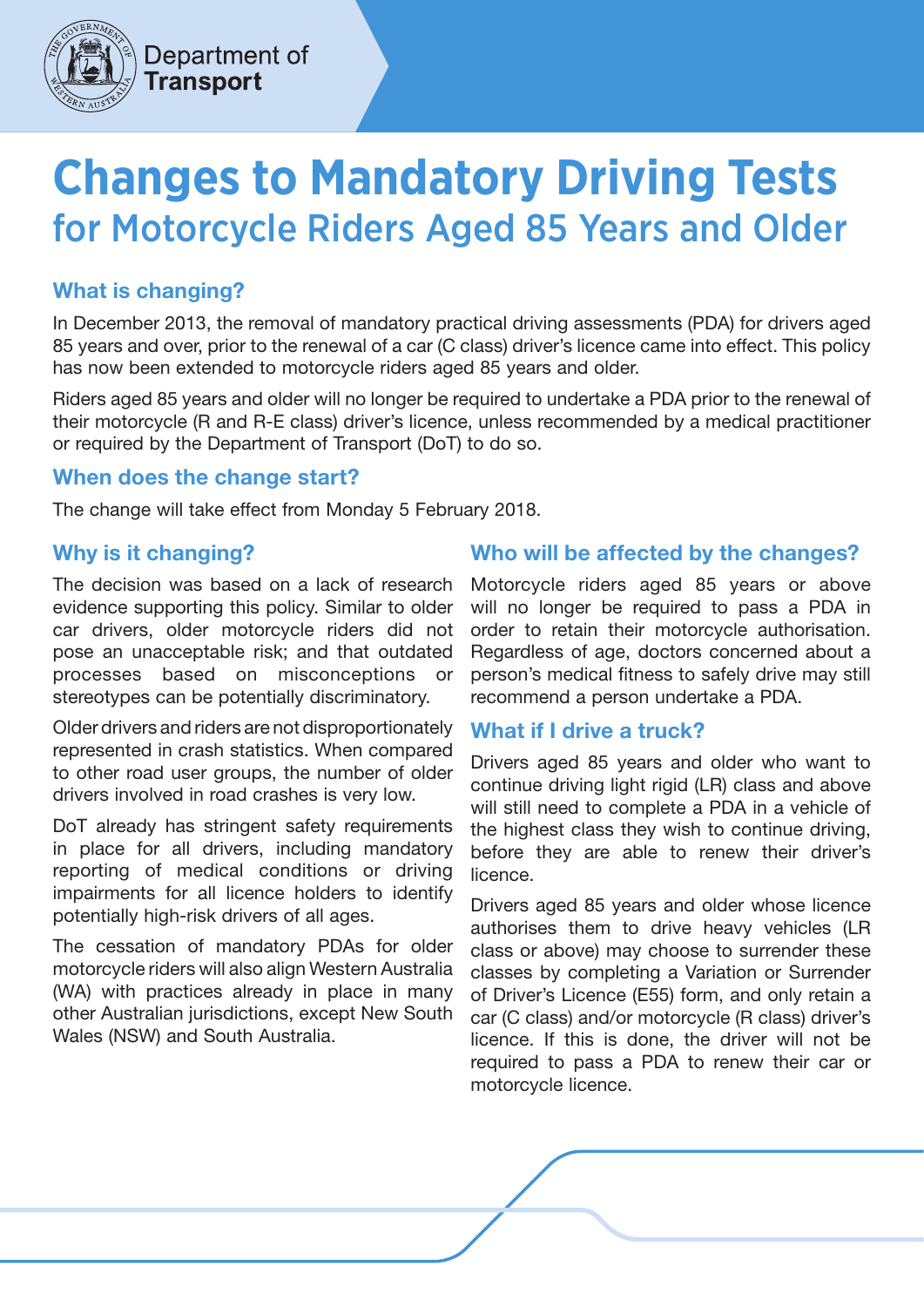## Will I still need to do a medical?

If you are 80 years of age or older, an annual medical assessment prior to the renewal of your driver's licence will still be mandatory. Also, drivers of any age who currently undertake regular medical assessments should continue to do so.

#### What if I have already failed a PDA?

If you have recently failed an R class PDA you are still required to pass a PDA before you can renew your licence.

### My licence expires before 5 February 2018. If I wait until 5 February 2018 to renew my licence, do I have to undertake a PDA?

You will not have to undertake a PDA unless recommended by your doctor; or you have a motorcycle or heavy vehicle class licence. However, you are unable to drive once your licence has expired.

If your R class licence has expired within the six months prior to 5 February 2018, and you have not failed a PDA, you may renew it after 5 February 2018 without undertaking a PDA by calling 13 11 56 or attending your nearest Driver and Vehicle Services centre or agent.

### If you don't have compulsory driving assessments anymore, how will you know if older drivers are safe to keep driving?

DoT has stringent safety requirements in place for all drivers. Mandatory reporting of medical conditions or driving impairments for all licence holders was introduced in 2008.

It is important for older drivers to be treated the same as all other drivers and to only undertake assessments for the same reasons that apply to other drivers.

Older drivers are generally safe drivers who do not pose an unacceptable risk and are not over represented in crash statistics. Normal ageing does not increase crash risk as many older drivers take steps to compensate for any gradual decline in driving abilities. They tend to drive less, make shorter trips, drive during low traffic volumes, drive in good driving conditions and low speed zones, and choose less hazardous roads.

There are also laws in place that mean all drivers must notify DoT of any changes in their medical fitness to drive. DoT also receives notifications from Western Australian police, doctors, family members and members of the public about concerns over a driver's ability. All genuine reports are followed up.

#### Is this change being implemented to reduce State Government costs?

No. PDAs for older drivers make up a very small percentage of all PDAs, and removing these will have little financial impact.

#### Is WA the only state not mandating PDAs for drivers 85 years or older?

With the exception of NSW and SA, no other state requires older drivers to undertake mandatory PDAs to renew a motorcycle driver's licence.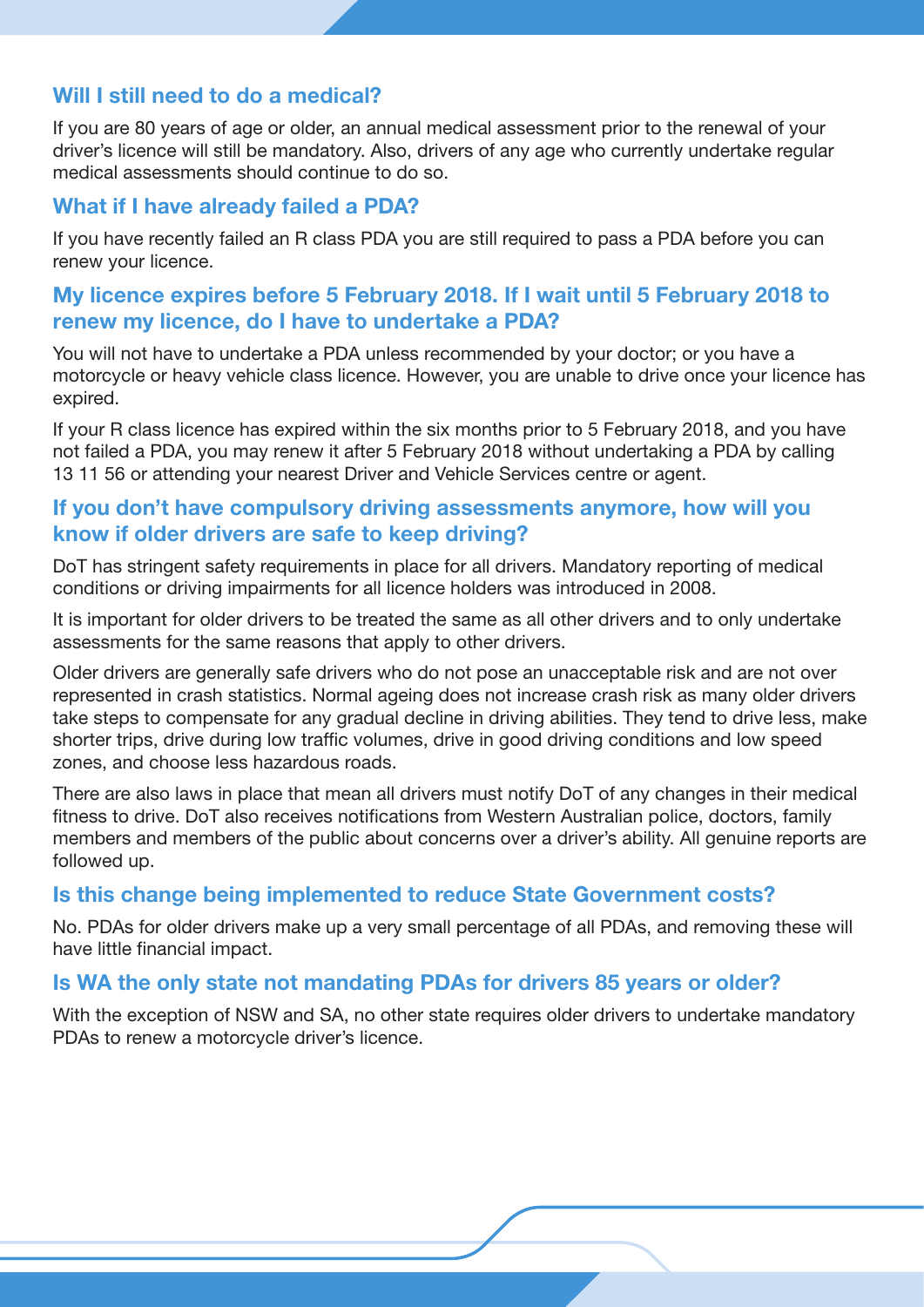## How do I know if I'm a safe motorcycle rider?

All drivers, regardless of age, need to regularly and honestly assess their own driving skills to keep themselves and others safe. Drivers who accurately assess their driving skills are more likely to adjust their driving habits and stay safe on the road for longer.

Assessing your own driving regularly will help you determine how safe you are on the road, and if there may be any issues affecting your driving.

You should regularly ask yourself these questions:

- Are you having trouble seeing signs, road markings, kerbs, medians, other vehicles, other motorcyclists, cyclists and/or pedestrians, especially at night?
- Is it getting harder to judge gaps in the traffic when merging or turning at intersections?
- Does your mind sometimes wander when you drive?
- Do you sometimes feel overwhelmed by the traffic environment, particularly when turning at intersections?
- Are you sometimes confused as to who should give way?
- Have you found yourself driving too slowly and holding up the traffic flow?
- Are you often being 'honked' at by other motorists?
- Are you missing (or reacting more slowly to) unexpected hazards, such as pedestrians crossing the road?
- Are you feeling more tired while driving, even on short trips?
- Are you having trouble judging distance, resulting in a small collision in the car park or with stationary objects?
- Have you had a near-miss or actual crash in the past three years where you were at fault?
- Has a friend or family member recently said they are worried about your driving?
- Do you sometimes get lost whilst driving on familiar routes?
- Has your doctor suggested you limit your driving or think about stopping driving altogether?

## If you answered 'yes' to some of these questions, it may indicate that you could be at risk when driving.

You should consider talking to your doctor if you're concerned about your driving, to rule out any medical issues. Your doctor may also be able to discuss ideas for regulating your driving so that you feel safer, such as not driving at night or during busy times of the day.

## I'm still not sure about whether I'm a safe driver, who can I talk to?

If you're still not sure whether you're a safe driver or could be at risk:

- discuss your driving with your doctor;
- talk to your family, close friends or others about your driving and see what their opinion is;
- listen to the people who know you best and care about you most; and/or
- consider brushing up on your road rules and driving skills anyway, just to be sure.